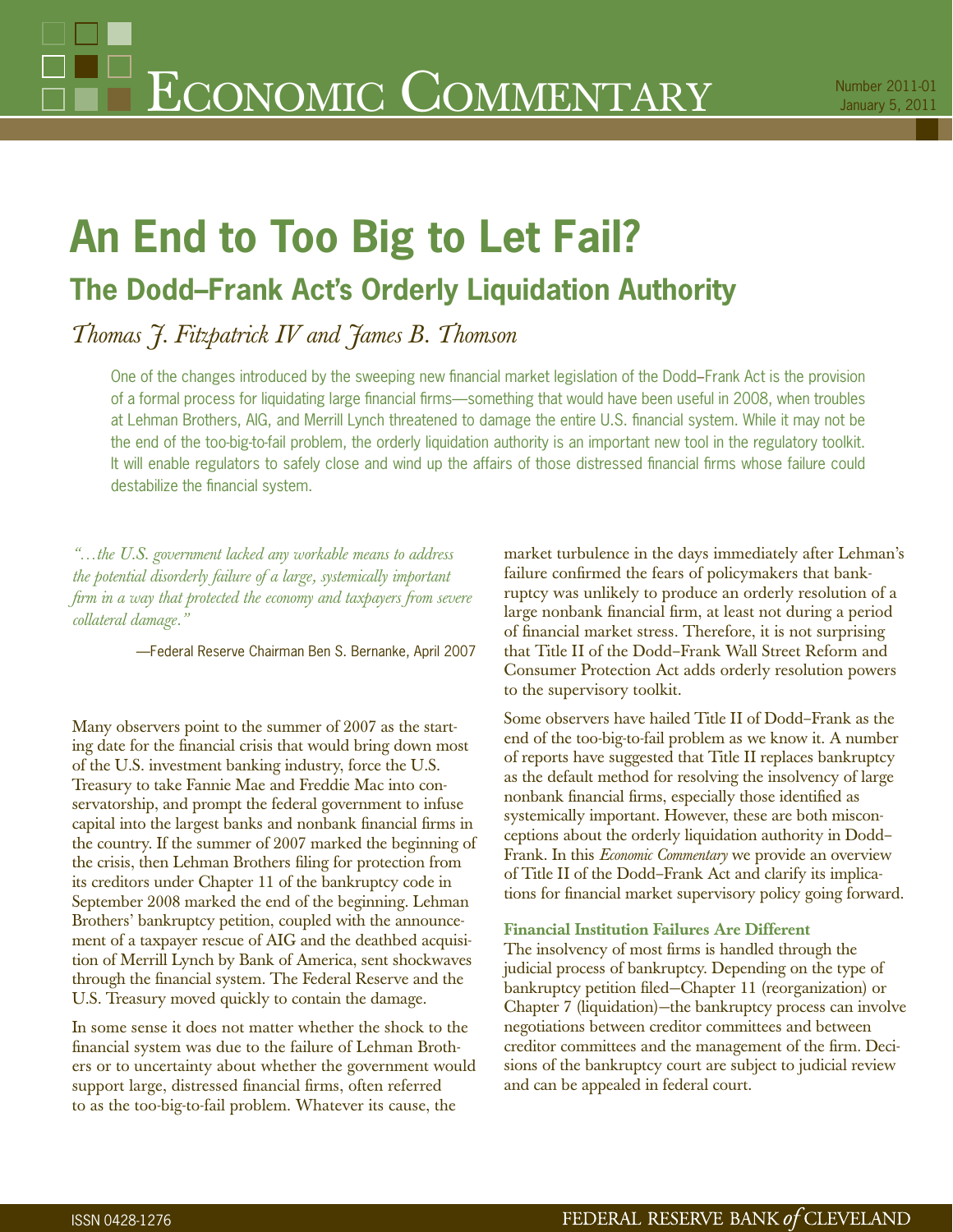Through much of its history, the United States has treated the failures of banking companies differently than the failures of other businesses. During the late 1800s, 50 years before the Federal Reserve was founded, national banks that were either closed forcibly or were voluntarily shuttering their operations went through an administrative receivership process managed by the Office of the Comptroller of the Currency, a subagency of the U.S. Treasury.

Two factors had encouraged the creation of a bank-specific resolution regime at the time. First, it was important to the goal of a uniform currency. Banking legislation of the day sought to provide a uniform national currency by ensuring that the bank notes issued by national banks could be used as widely as possible. A critical component of such an approach was a process of seamlessly redeeming and retiring the notes of failed banks. Second, there were no provisions for bankruptcy in the federal code at the time. In fact, a permanent federal bankruptcy code would not be enacted until nearly the end of the nineteenth century.

Years later, on the heels of massive bank failures, the Banking Act of 1933 established a system of federal deposit guarantees and created a new federal entity, the Federal Deposit Insurance Corporation (FDIC). The FDIC would be charged with insuring the accounts of depositors at banks and would (for national banks and most state-chartered banks) operate and administer the receivership of failed banks (this responsibility was expanded in the late 1980s to include all FDIC-insured depository institutions).

The recent financial crisis gave legislators a number of new challenges to deal with. One was what to do with the so-called shadow banking system. The shadow, or parallel, banking system refers to nondepository financial firms that resemble banks in terms of their activities and their reliance on short-term funding, but which are not banks since they don't fund themselves with deposits. The similarity of these large nondepository financial firms to traditional banks has led some to question whether bank-like resolution regimes should be extended to include them. Calls for a "shadow solvency resolution" regime for systemically important nondepository companies reached a crescendo during the financial crisis, as financial system supervisors worked feverishly to prevent the disorderly failure of a number of these firms and to contain the negative spillovers associated with the reorganization of Lehman Brothers. Title II of the Dodd– Frank Act established just such a resolution authority.

**Orderly Liquidation Authority: How It Works** As the financial reform legislation marched forward in both houses of Congress, one of the most debated parts of the legislation was Title II. The debated issues ranged from who would operate the receivership function to which firms or types of firms would be subject to the authority, and how it would be funded. Ultimately, Congress established a process for implementing the authority and gave the responsibility for operating the receivership to the FDIC. In addition, Congress decided that Title II resolutions would not be funded by means of an ex ante resolution fund.

Congress decided that firms subject to Title II resolution would be determined through a multistep process. First, it must be determined whether a company is a "covered financial company" under the Dodd–Frank Act. Covered financial companies include all firms that derive 85 percent of their revenues from activities that are financial in nature, as well as any financial company designated as systemically important by the Financial Stability Oversight Council. The Act requires the FDIC to define what makes an activity financial in nature, though the Act specifies that revenues derived from the ownership or control of depository institutions be included as part of the definition. Expressly excluded from the definition of a covered financial company are all depository institutions, government sponsored enterprises, and any government entity.

Once it is determined that a firm is a covered financial company, the next step in subjecting it to a Title II resolution involves the agreement of oversight agencies to proceed. Namely, two-thirds of the Board of Governors of the Federal Reserve System, along with two-thirds of either the FDIC Board, the SEC (for securities broker-dealers), or the Federal Insurance Office (for insurance companies), must write a recommendation detailing why the authority should be used. Upon receiving the written recommendation, the Secretary of the Treasury, in consultation with the President, must decide whether four conditions are met: The firm must be either in default or in danger of default; its failure under the Bankruptcy Code would have serious financial stability effects; a Title II resolution would avoid or mitigate these effects; and there is no viable private sector alternative to the use of the resolution authority.

 The Act provides for a limited judicial review of the classification of the firm as a covered financial institution that is in default or in danger of default. Judicial review utilizes an "arbitrary and capricious" standard—typical when reviewing decisions of administrative agencies—which essentially prevents the judiciary from overruling those determinations unless there was no reasonable basis for them.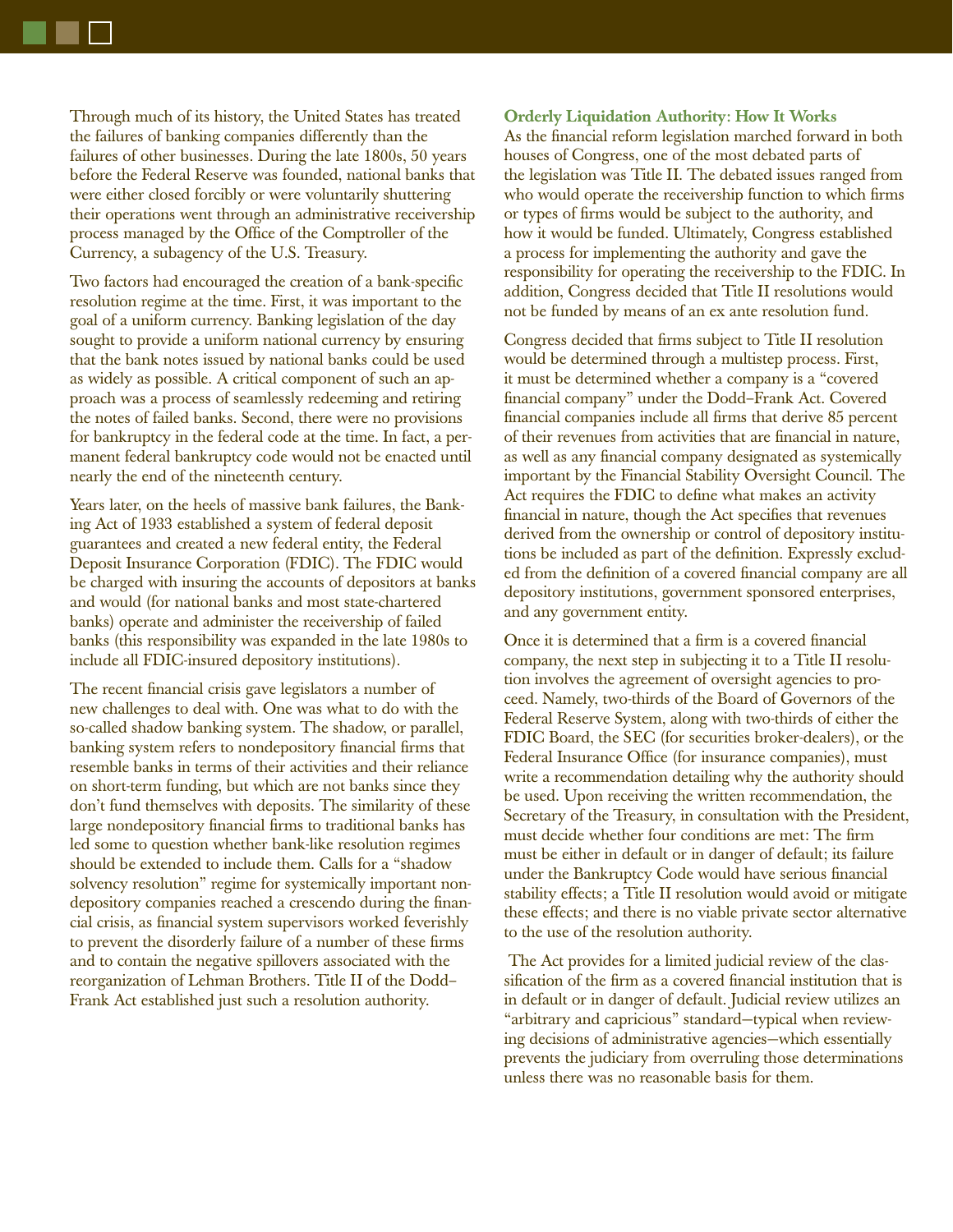The FDIC must be named receiver of any firm placed into a Title II receivership. Its powers under the orderly liquidation authority mirror those it already has for depository institution receiverships, including the equivalent of bridge bank authority (the ability to create and operate a temporary firm into which some or all of the assets and liabilities of the failed firm can be passed) and the limited judicial review of its actions. Creditor protections in orderly resolution are limited to the requirement that unsecured creditors can

Despite this requirement, the FDIC has two powers under its resolution authority that vary in important ways from bankruptcy law. First, it is allowed to treat unsecured creditors of the same class differently if doing so is consistent with an orderly resolution of the firm. Second, for qualified financial contracts  $(QFCs)$ —basically, derivative contracts and repurchase agreements (repos)—the FDIC gets a oneday automatic stay, meaning counterparties on the QFCs must wait before taking the collateral backing their claim. Note that most QFCs are currently exempt from automatic stay provisions in bankruptcy. The FDIC can then consider all the claims, QFCs, and property securing the QFCs that are associated with a single counterparty and pass them to another company (including its bridge institution) or keep them in the failed institution. The passing of a QFC to another institution would not constitute a default under the orderly resolution authority of the Dodd–Frank Act.

receive no less in a Title II resolution than they would have

received under a Chapter 7 bankruptcy proceeding.

Unlike traditional FDIC resolution, there is no ex ante resolution fund the FDIC can draw on to fund a Title II resolution. Initially, the receivership can be funded by borrowing from the U.S. Treasury, but the loan must be repaid within 60 months. At the end of the day, the cost of the resolution is to be funded from the sale of unencumbered receivership assets and through assessments on other large financial institutions. To the extent that a creditor receives preferential treatment during the receivership (such as a higher payout on their claim than similarly situated creditors, or even more senior creditors), the FDIC can assess them for an amount up to what they received in excess of similar creditors of the failed company.

The Dodd–Frank Act has a number of provisions aimed specifically at the management of any firm placed into the orderly liquidation process. It states at the outset that the purpose of the orderly liquidation is, in part, to ensure that the management responsible for the condition of a liquidated company is not retained and personally bears losses consistent with their responsibility. As such, an action required of the FDIC once it is acting as a receiver is removing the firm's management and any members of the firm's board of directors who are determined by the FDIC to be responsible for the condition of the company. The Act does not provide guidance on the determination of responsibility.

Furthermore, the FDIC may pursue legal action against directors and officers for anything from gross negligenceessentially behavior that falls far short of what the ordinary reasonable person would have done in similar circumstances—to intentional misconduct. It may also recoup compensation paid in the past two years to senior executives and directors who are "substantially responsible" for the failed condition of a liquidated firm. Finally, the Federal Reserve's Board of Governors and the FDIC are given the power to prohibit senior executives or directors from participating in a financial company's affairs when the executive or director violates written orders or agreements, breaches his or her fiduciary duty to the corporation, or engages in any unsafe or unsound practice in connection with the company.

## **Orderly Liquidation Authority Going Forward**

The orderly liquidation authority is meant to be an exceptional power and not the default procedure for winding up the affairs of large distressed nondepository financial firms. The implicit expectation in the Dodd–Frank Act is that the majority of troubled nondepository financial firms will continue to be resolved in bankruptcy. Yet it recognizes that some nondepository financial firm failures are different from others because of their potential to significantly destabilize the financial system. Thus, the Act provides an important new tool in the regulatory toolkit that allows financial system supervisors to close and resolve such firms appropriately.

With the availability of the liquidation authority, regulators may be able to improve the "time-consistency" of regulators' responses to troubled and failing financial firms. In the past, the only way to prevent the instability that might result from a large firm being resolved through bankruptcy was to keep it afloat or smooth its resolution with an infusion of funds. The new resolution authority creates a viable option to providing funds to failing firms and should send markets a clear signal of how such firms will be resolved. The provision of such authority by Congress does not, itself, end too-big-to-fail. Consistent and appropriate use of the authority, however, is an important step toward addressing the too-big-to-fail problem.